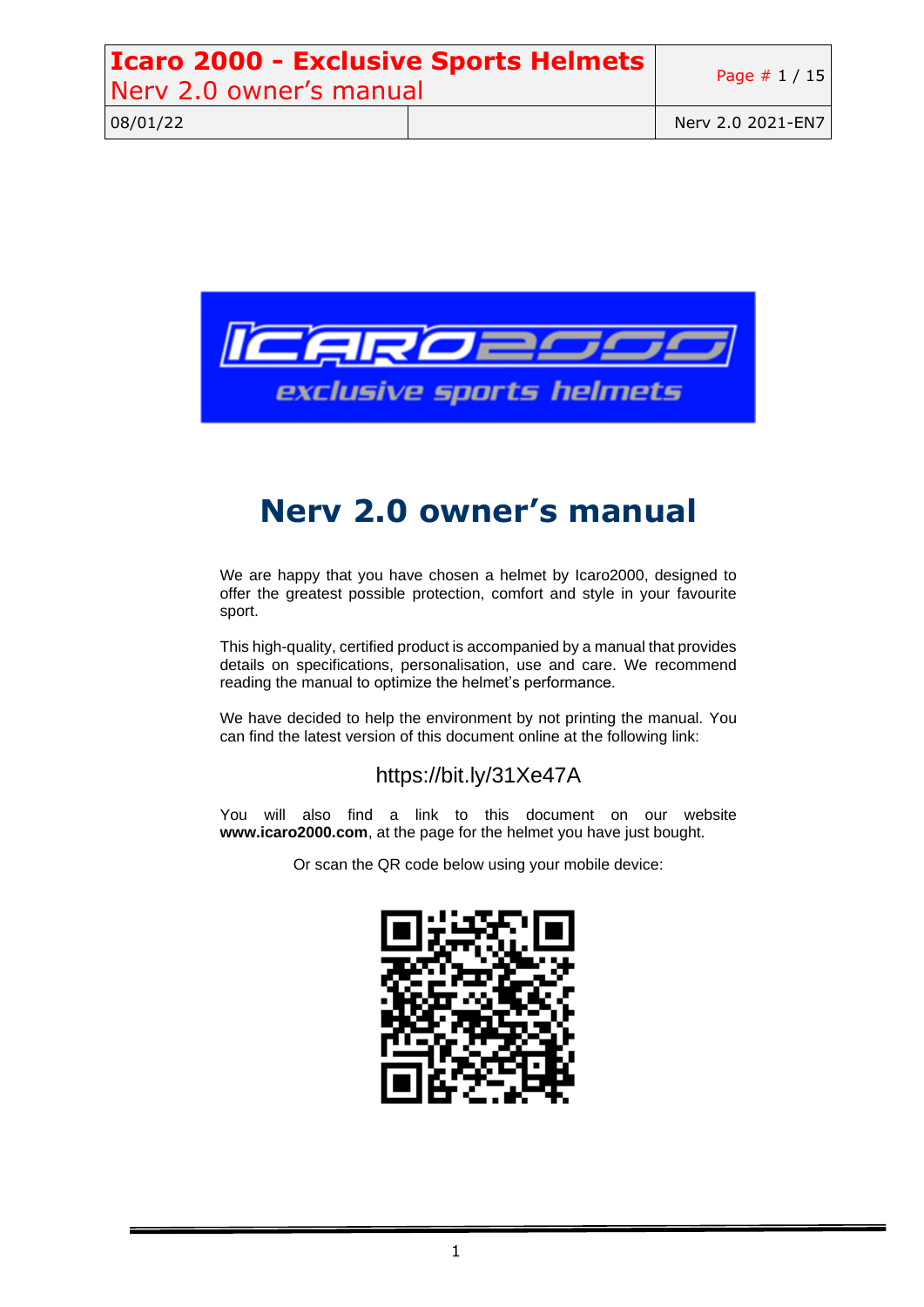# **Icaro 2000 - Exclusive Sports Helmets** Nerv 2.0 owner's manual Page # 2/15

08/01/22 Nerv 2.0 2021-EN7

Icaro 2000 congratulates you on your purchase of **Nerv 2.0**, a new extreme sports helmet. Its predecessor Nerv has long been a favourite with paraglider, hang glider and microlight pilots all over the world, for its lightness, style and certified safety. But technology is constantly developing, and so we have completely redesigned it with **new features** offering even higher levels of performance, protection and comfort. We have recalibrated its **internal ventilation**, added an **inner cap** in the hightech fabric **Coolmax**, and optimized sizes with **two new outer shells**. Characteristics that remain unchanged are the Italian design, the appealing style and colours, and the quality of a helmet made exclusively in Italy. We are sure that you will love your Nerv 2.0!

The principal purpose of our helmets, **safety**, has been achieved without sacrificing comfort or aerodynamic performance, by virtue of the innovative technology that we have applied.

All new Icaro 2000 helmets are tested by CSI (an organization authorized by the Italian Ministry of Transport and recognized by German certification association TÜV), obtaining **certification as free flight helmets for hang gliding and paragliding**, in compliance with European standard **EN 966**, or as **water sports helmets** in compliance with the **EN 1385** standard, or as **skiing and snowboard helmets** in compliance with the **EN 1077** standard.

#### **Icaro 2000 recommends the use of certified helmets only.**

Our network of distributors worldwide ensures the availability of parts and service wherever you practice your sport.

For further information or service, please consult your nearest Icaro 2000 retailer, or contact the company direct at:

# **Icaro 2000 srl**

via Molino 4 21014 Laveno Mombello - VA ITALY Phone: +39-0332-648-335 Fax: +39-0332-648-079 e-mail: **staff@icaro2000.com** website: **http://www.icaro2000.co**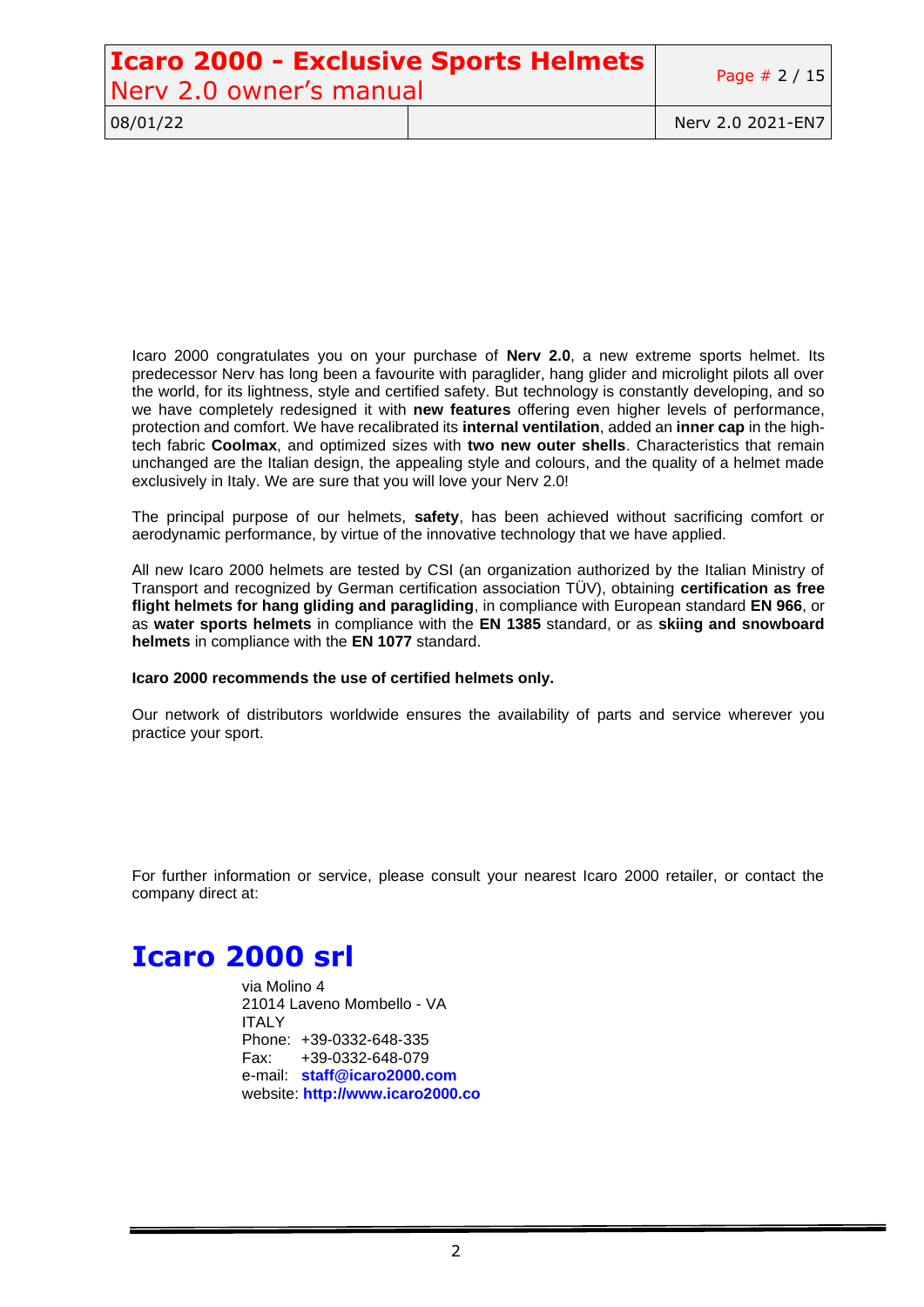| Icaro 2000 - Exclusive Sports Helmets |  | Page $#3/$        |
|---------------------------------------|--|-------------------|
| Nerv 2.0 owner's manual               |  | 15                |
| 08/01/22                              |  | Nerv 2.0 2021-EN7 |

# **INDEX**

| <b>GENERAL INFORMATION</b>                        | $\overline{\mathbf{4}}$ |
|---------------------------------------------------|-------------------------|
| <b>CHOOSING AND PURCHASING A HELMET</b>           | $\overline{\mathbf{4}}$ |
| <b>STRUCTURE OF THE NERV 2.0 HELMET</b>           | 5                       |
| <b>VENTS</b>                                      | 6                       |
| <b>MICROMETRIC CHIN STRAP</b>                     | $\overline{7}$          |
| <b>VISOR</b>                                      | 7                       |
| <b>EAR COVERS</b>                                 | 8                       |
| <b>ROLLBAR</b>                                    | $\boldsymbol{9}$        |
| <b>TECHNICAL SPECIFICATIONS</b>                   | $\boldsymbol{9}$        |
| <b>CERTIFICATION</b>                              | 9                       |
| <b>USING THE HELMET</b>                           | 10                      |
| <b>4 THINGS THAT YOU SHOULD NEVER FORGET</b>      | 10                      |
| IN CASE OF ACCIDENT                               | 10                      |
| <b>HELMET MAINTENANCE</b>                         | 10                      |
| <b>PERSONALIZATION</b>                            | 11                      |
| <b>REMOVAL AND REASSEMBLY OF INTERNAL PADDING</b> | 11                      |
| <b>EAR COVERS</b>                                 | 11                      |
| <b>HOW TO REMOVE THE EAR COVERS</b>               | 12                      |
| <b>ROLLBAR INSTALLATION AND REMOVAL</b>           | 12                      |
| <b>VISOR INSTALLATION AND REMOVAL</b>             | 12                      |
| <b>CLEANING</b>                                   | 13                      |
| <b>EXTERNAL SHELL</b>                             | 13                      |
| <b>INTERNAL PARTS</b>                             | 13                      |
| <b>CARE FOR VISORS WITH ANTI-FOG COATING</b>      | 13                      |
| HOW TO CLEAN A VISOR WITH ANTI-FOG COATING        | 13                      |
| <b>IMPORTANT INFORMATION</b>                      | 14                      |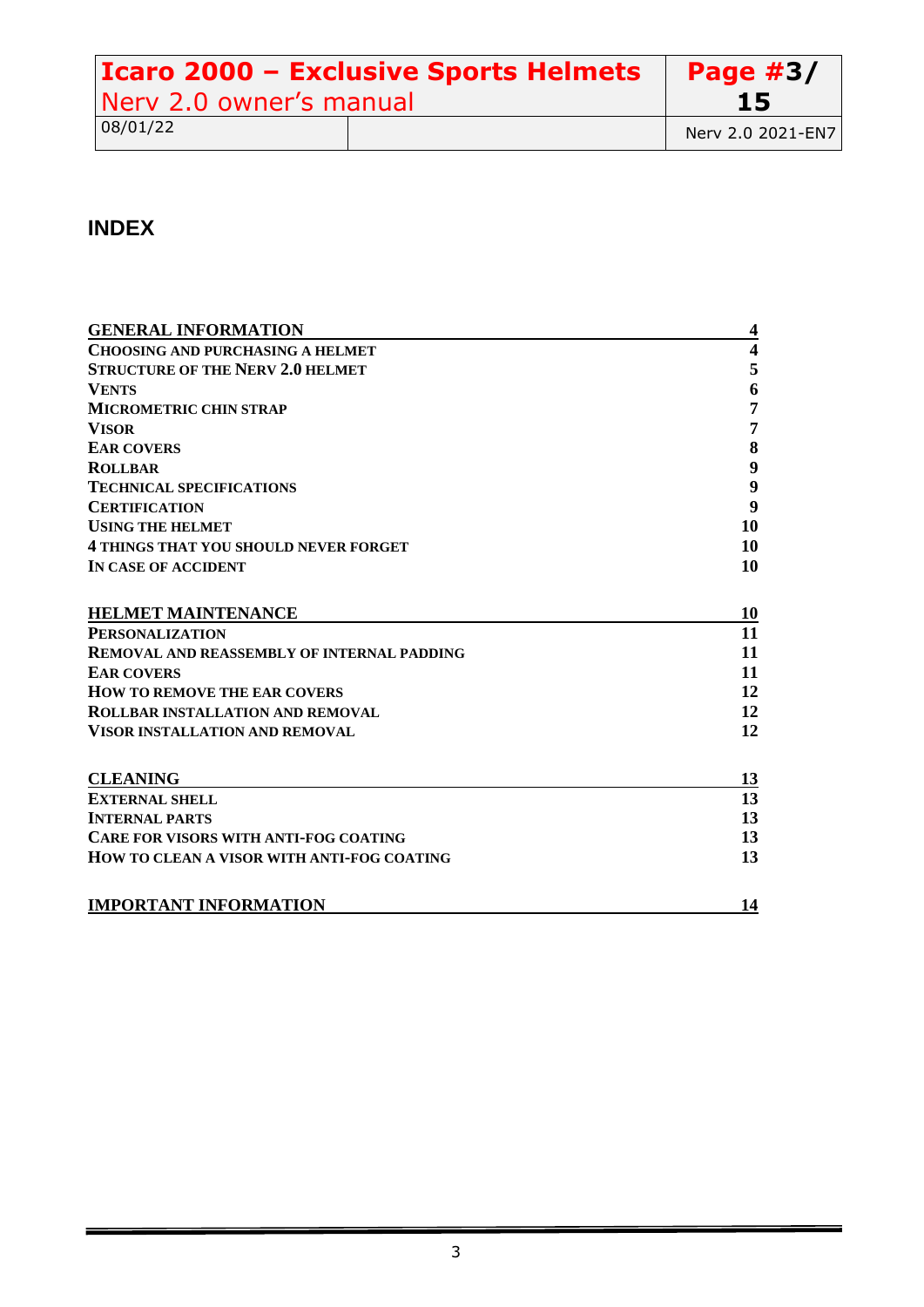| Icaro 2000 - Exclusive Sports Helmets |  | Page $#4/$        |
|---------------------------------------|--|-------------------|
| Nerv 2.0 owner's manual               |  | 15                |
| 08/01/22                              |  | Nerv 2.0 2021-EN7 |

# <span id="page-3-0"></span>**General information**

### <span id="page-3-1"></span>Choosing and purchasing a helmet

When you purchase a helmet, the most important moment is choosing the **right size**. If you have never purchased a helmet, you probably don't know your own size. The size of a helmet is specified by the **inner circumference** of the internal padding. The size number therefore corresponds to the head circumference in centimetres.



Take your time when choosing a helmet. Try several, and follow these criteria:

Put the helmet on and fasten the strap:

- The helmet should not be so loose that it moves around, but neither so tight that you can feel a continuous pressure on your head
- A helmet that is too large may slide down and obstruct your eyes
- Try to pull it off, moving it back and forth: if it tends to slip off or move around, it is too large
- Lean your head forwards, grip the helmet's rear edge, and try to pull the helmet off. If the helmet slides off, it is not suitable for the shape of your head.
- For **Nerv 2.0**, there are **two versions** of the **outer shell**, one larger for the sizes 60 and 61, and a smaller version for sizes 53-55, 56-57 and 58-59. It is important to choose the correct version. If you are in doubt whether to opt for the larger helmet with size 60, or the smaller helmet with size 59, we recommend choosing the larger version. The larger helmet can be adjusted using the rotary size regulator described below even if it initially feels too large. On the other hand, there is no way of adjusting the smaller size 59 helmet if it feels too tight.

If, while trying on the helmet, it does not perform satisfactorily for just one of these criteria, you should try another size or another model.

When compared with the jet, or open-face, helmet, a full-face helmet also guarantees protection for the chin area. Consider this carefully when you are choosing your helmet.

Never purchase a second-hand helmet, even it the price is good. There is no way of discerning its real conditions (whether it has been involved in an accident, etc.).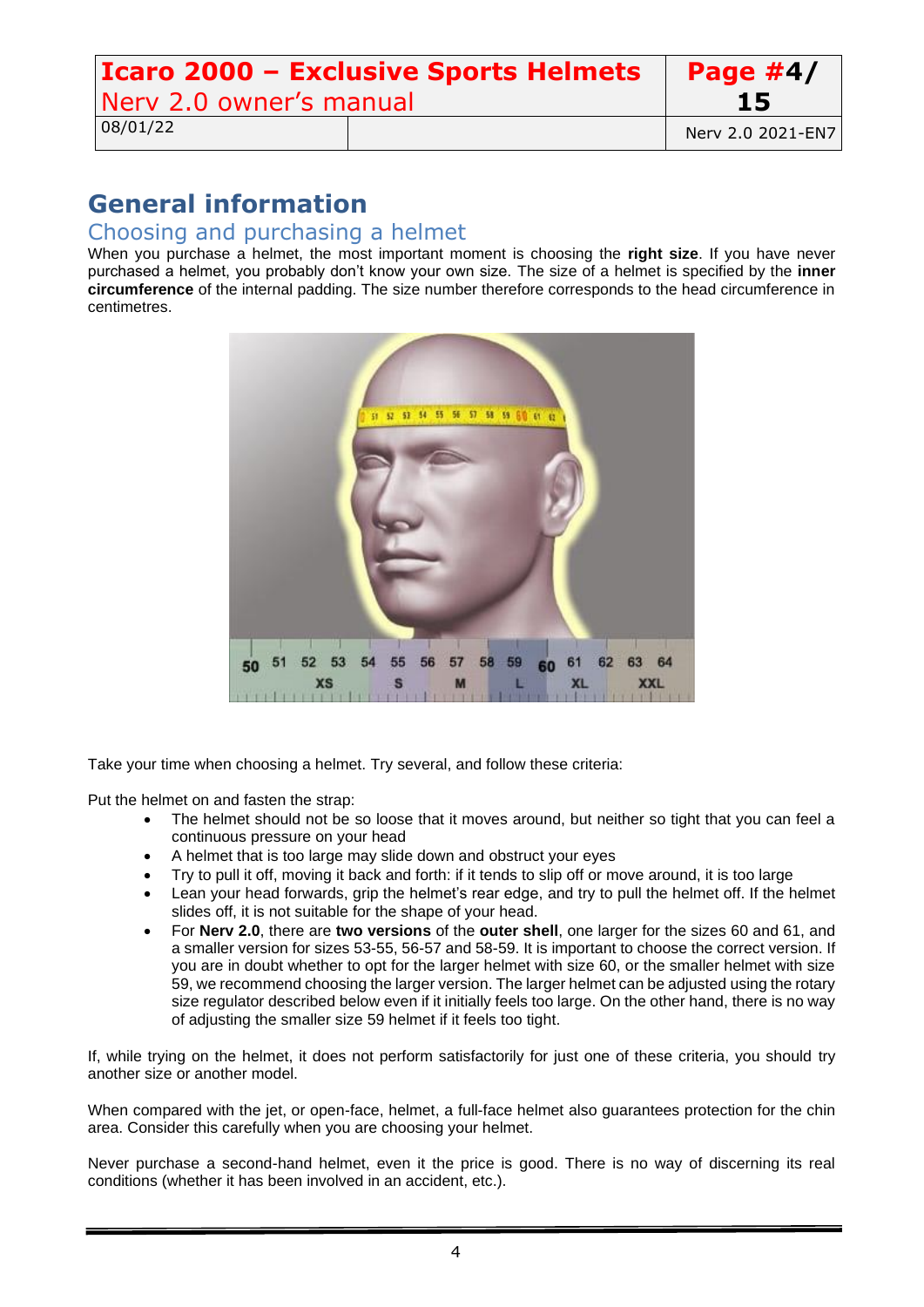| Icaro 2000 - Exclusive Sports Helmets |  | Page $#5/$        |
|---------------------------------------|--|-------------------|
| Nerv 2.0 owner's manual               |  | <b>15</b>         |
| 08/01/22                              |  | Nerv 2.0 2021-EN7 |

## <span id="page-4-0"></span>**Structure of the Nerv 2.0 helmet**

### Outer shell:

o Nerv 2.0 is made with an outer shell in 3mm polycarbonate, giving it **high perforation resistance, strength, elasticity, and lightness.**

### Crushable foam inner shell:

o Nerv 2.0 has an **inner polystyrene shell** of increased thickness, in order to further enhance the **safety** and **protection** provided by the helmet. This part can be damaged even by a minimal impact, and in this case the helmet should be replaced. This is part of the helmet's intrinsic protective role. In fact, polystyrene is easily deformable, and in this context its function is to **absorb shock** by means of deformation and/or partial destruction. A more rigid material would not have the effect of dissipating impact energy, and so it would transmit all the shock energy to the head.



### Comfort lining:

o **Nerv 2.0** has a comfort lining comprising a **cap** in the high-technology fabric **Coolmax**, which increases comfort by wicking perspiration away from the head and enabling it to evaporate rapidly, keeping you cool and dry. Every Nerv 2.0 helmet has a label that guarantees the use of this famous new textile, which is also soft to touch and so makes the product even more comfortable.

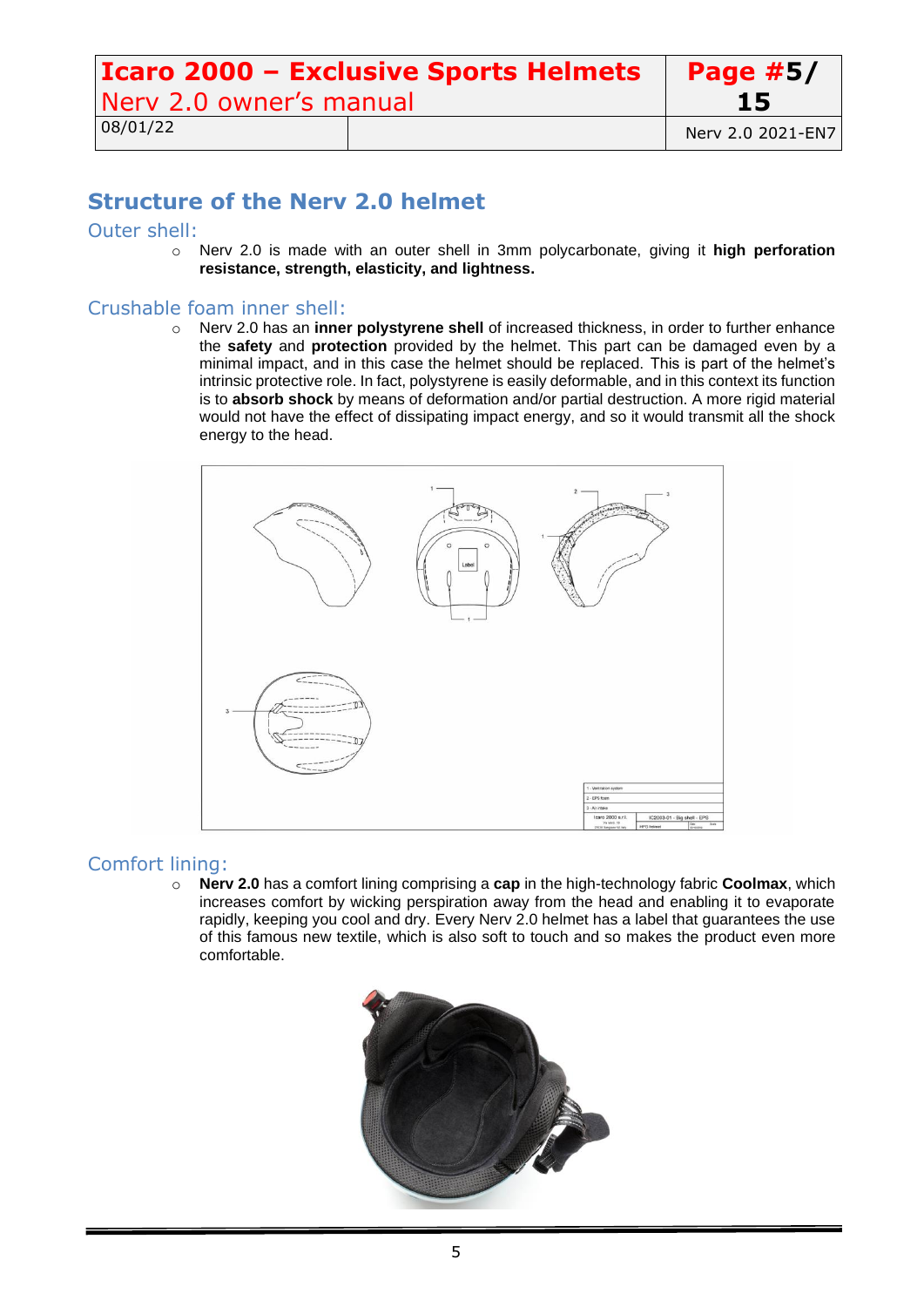| <b>Icaro 2000 - Exclusive Sports Helmets</b> |  | Page $#6/$        |
|----------------------------------------------|--|-------------------|
| Nery 2.0 owner's manual                      |  | 15                |
| 08/01/22                                     |  | Nerv 2.0 2021-EN7 |

- o **4 caps are available**, with size identified with a label:
	- for the larger outer shell
		- $\bullet$  L = size 60 61
	- for the smaller outer shell:
		- $M = size 58 59$
		- $S = size 56 57$
		- $XS = size 53 55$
- o The cap is quick and easy to change for a better fit. Size can be further adjusted using the **rotary size regulator** at the back of the helmet.
- o The **new rotary size regulator** can be used to modify not only the helmet's internal circumference, but also its position with respect to the back of the neck. It is simple to adjust and the operation can be performed directly by the pilot. Comfort is ensured by padding on the size regulator's inner surface.



### <span id="page-5-0"></span>• Vents:

Vents on the helmet's exterior guarantee **interior air flow**, with two channels between the outer shell and the polystyrene inner shell optimizing comfort and temperature in flight.

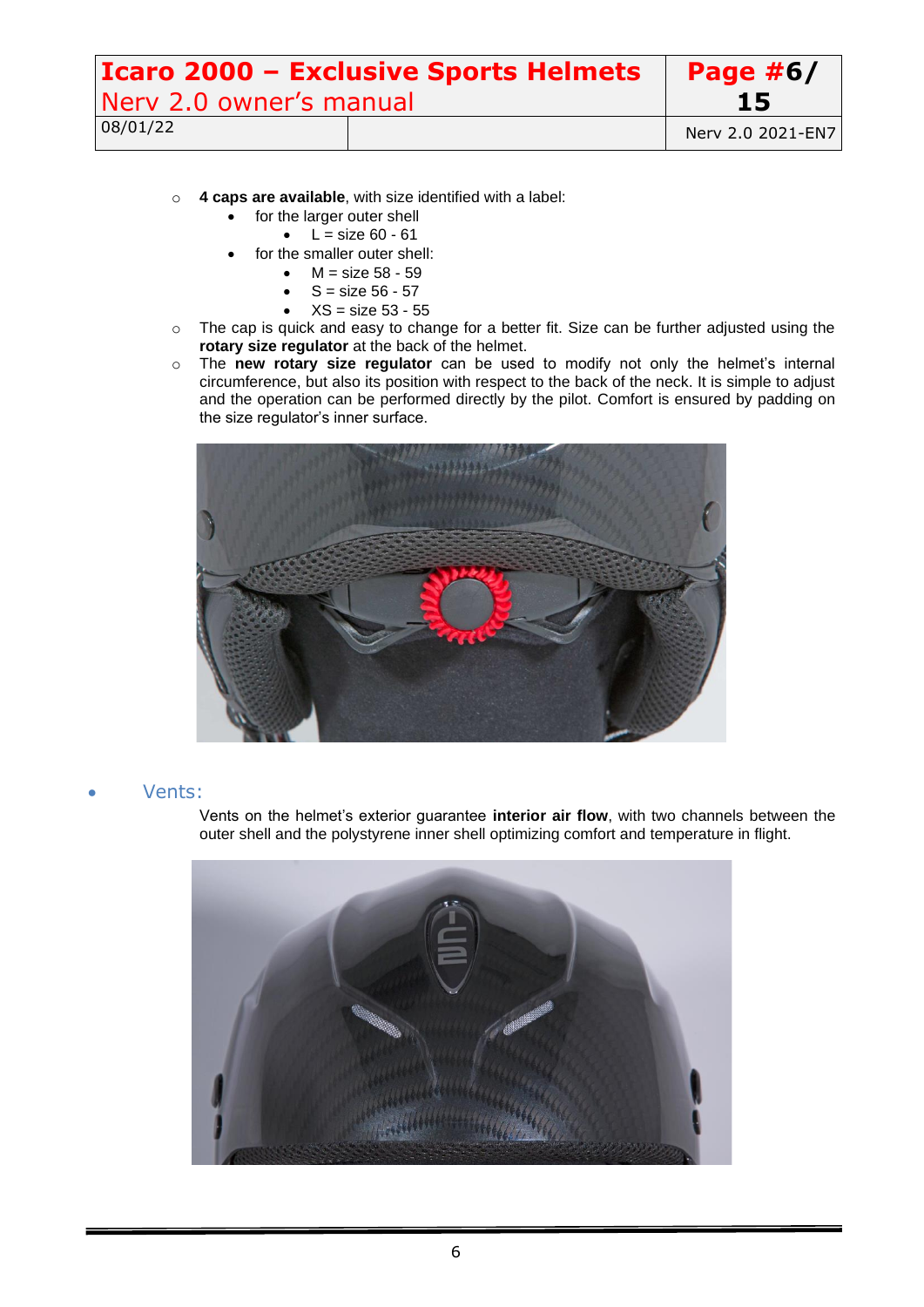| Icaro 2000 - Exclusive Sports Helmets |  | <b>Page #7/</b>   |
|---------------------------------------|--|-------------------|
| Nerv 2.0 owner's manual               |  | 15                |
| 08/01/22                              |  | Nerv 2.0 2021-EN7 |

### <span id="page-6-0"></span>Micrometric chin strap:

- o The chin strap has a **rapid fastening system**, with a slider that is inserted into the buckle by pressing the red button, choosing the preferred position before releasing the button. The canvas part of the strap can also be **adjusted in length**, by sliding up the padding cover to expose the canvas strap and adjusting its length through the buckle. Then refold the strap loop, thread it into the rubber loop, and slide the padding back over the strap. This type of adjustment can also be used to adjust the angle of the chin strap by regulating the front and back straps on each side. The strap system is designed for controlled breakage in the case of impact.
- o The chin strap is padded with soft, comfortable fabric.



### <span id="page-6-1"></span>Visor:

- o For the Nerv 2.0 helmet, the visor is an **optional accessory**. It is made in polycarbonate, with anti-scratch and anti-fog treatment. Four types are available: transparent, tinted grey, orange, mirror. The visor is also available with a foam rubber profile that prevents an excessive entry of air behind the visor.
- o The visor should be replaced when vision is impeded by small scratches on the surface. **In a free flight helmet, a visor has been shown by wind tunnel tests to be necessary to obtain the best possible aerodynamic efficiency.**

**The visor** also not only **increases** the helmet's **passive safety** characteristics, but also its **active safety,** by increasing the **width of the field of vision when compared to the use of any type of sunglasses**.

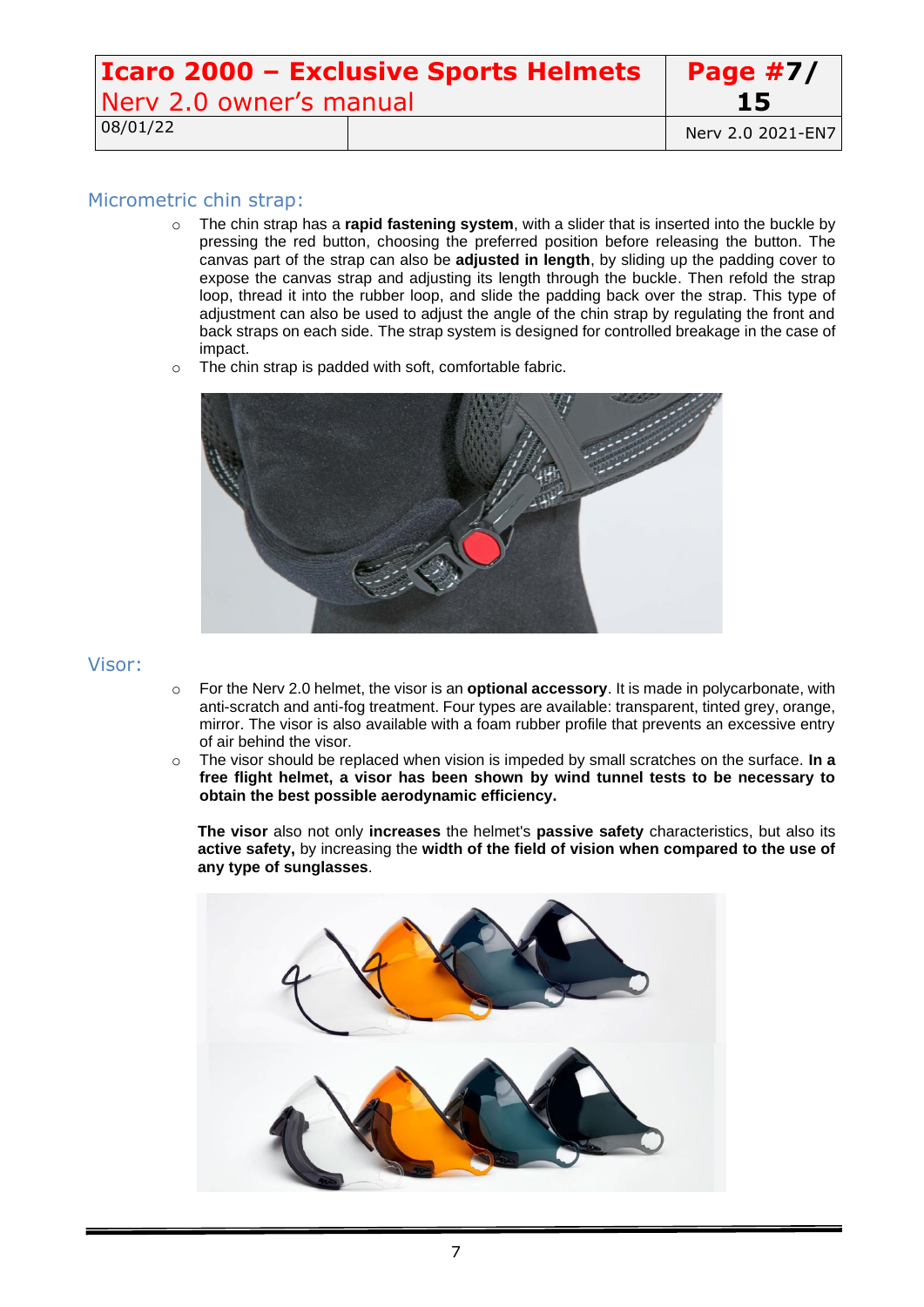| <b>Icaro 2000 - Exclusive Sports Helmets</b> |  | Page $#8/$        |
|----------------------------------------------|--|-------------------|
| Nery 2.0 owner's manual                      |  | 15                |
| 08/01/22                                     |  | Nerv 2.0 2021-EN7 |

#### • **Visor fixing system:**

In order to further increase safety for paraglider pilots, we have introduced a **new visor fastening system**. It was essential to ensure that the aluminium disc does not project from the outer shell by more than 5 mm, so that paraglider lines cannot get caught on the helmet. This modification was also mandatory for EN 966 certification.

There is an O-ring inside the aluminium disc which provides the friction necessary to adjust visor position continuously and smoothly.

When the visor is lifted completely, it is entirely outside the field of vision.



### <span id="page-7-0"></span>Ear covers:

o Nerv 2.0 has very soft ear covers. They are easy to remove and replace (see below). For optimum protection, we recommend always using the helmet with the **ear covers in position**.

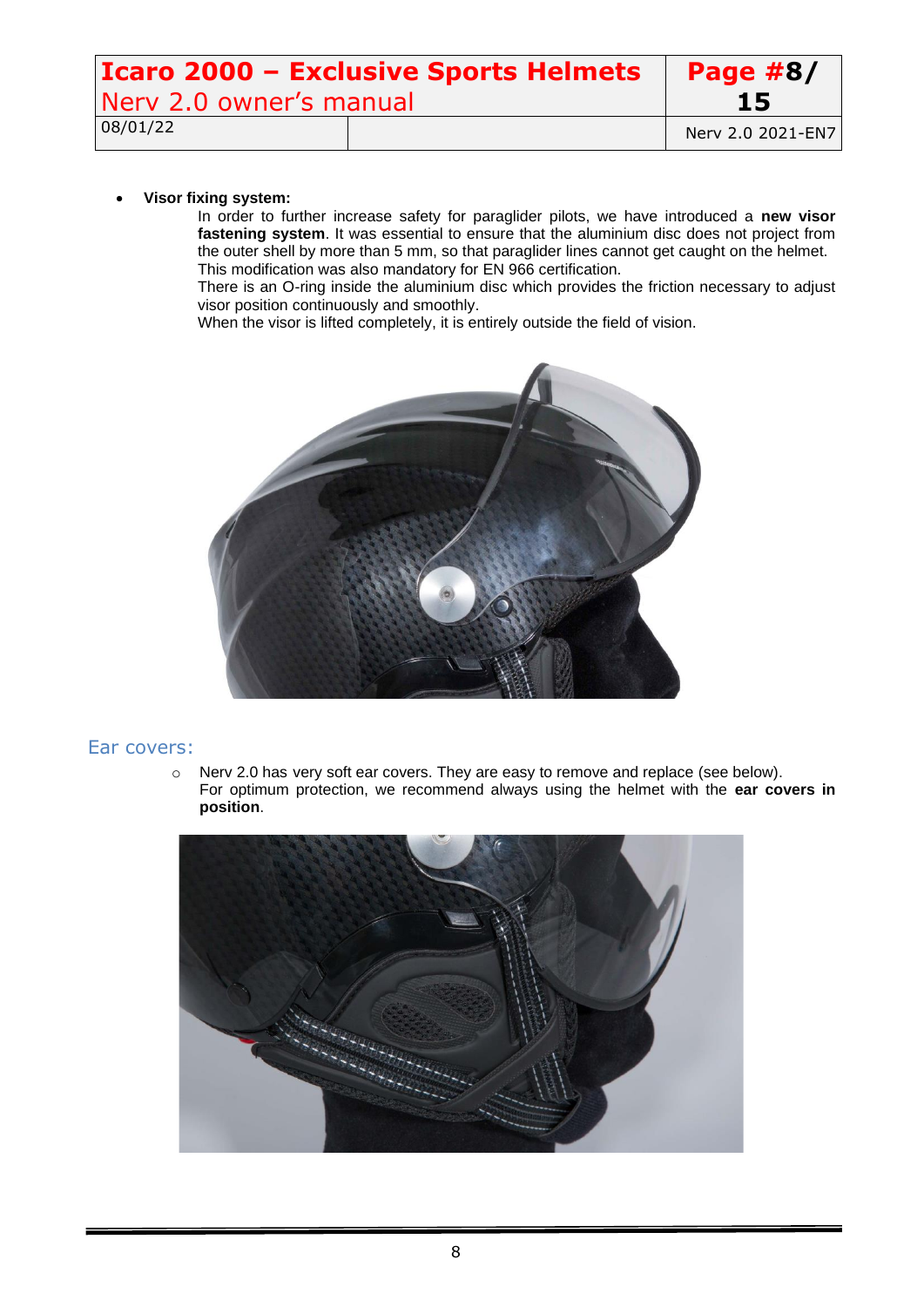| <b>Icaro 2000 - Exclusive Sports Helmets</b> |  | Page $#9/$        |
|----------------------------------------------|--|-------------------|
| Nerv 2.0 owner's manual                      |  | 15                |
| 08/01/22                                     |  | Nerv 2.0 2021-EN7 |

### <span id="page-8-0"></span>Rollbar:

o A **titanium-anodized aluminium rollbar** adds additional chin protection for Nerv 2.0, already a tough, exclusive helmet.

The Rollbar can be retrofitted to any Nerv helmet: you just have to change the two ear protectors. It is also available as a standard feature.



# <span id="page-8-1"></span>**Technical specifications**

- **Weight**:
	- o Nerv 2.0 helmet with large outer shell, without visor: 580 grams
	- o Nerv 2.0 helmet with small outer shell, without visor: 630 grams (a lighter version is coming soon).
	- o Visor: 93 grams.
- **Sizes**:
	- o The Nerv helmet is available in **two outer shell sizes**, with **four Coolmax caps**, ensuring a perfect fit for the head. The cap is quick and easy to change. If the helmet is not a perfect fit, we can send you a new cap free of charge, independently from where you bought the helmet. Another important benefit of this internal padding system is that you can easily remove it and replace it with a new cap, or simply wash it.
		- Large outer shell
			- Cap size Large (L), 60-61
		- Small outer shell
			- Cap size Medium (M), sizes 58-59
			- Cap size Small (S), sizes 56-57
			- Cap size Extra Small (XS), sizes 53-55

### <span id="page-8-2"></span>**Certification:**

- $\circ$  Nerv 2.0 was tested by the Italian testing laboratory CSI, an Italian laboratory authorized by Italy's Ministry of Transport.
	- The Nerv 2.0 helmet is designed specifically for **hang glider**, **paraglider** and **microlight** pilots. It is designed and built to be as light as possible, while optimizing safety. For **free flight**, Nerv 2.0 has **EN 966 certification**.
	- Nerv 2.0 is also suitable for **skiing**, and we are currently obtaining additional **EN 1077 certification** specifically for this sport.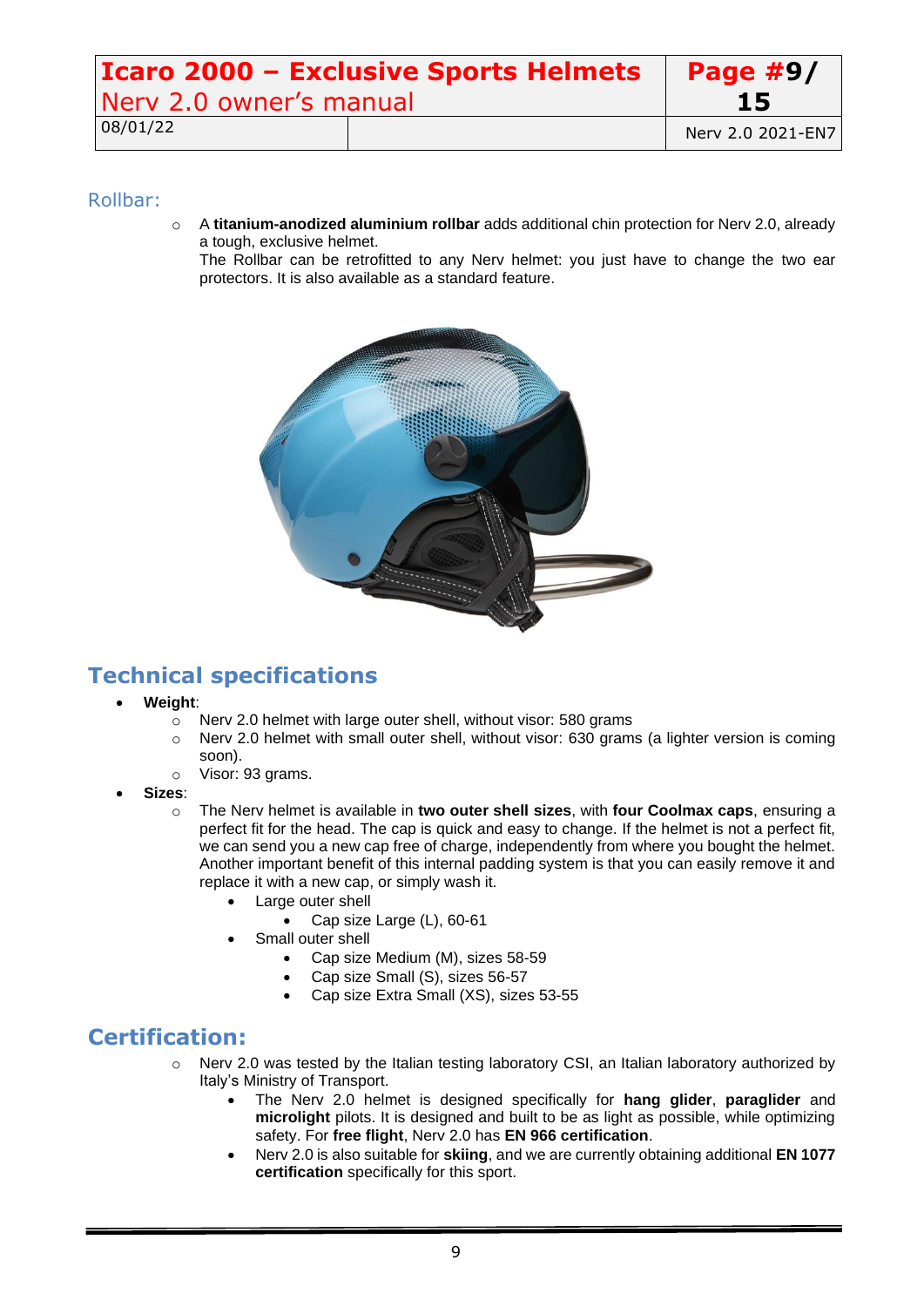#### **Icaro 2000 – Exclusive Sports Helmets** Nerv 2.0 owner's manual **Page #10/ 15** 08/01/22 Nerv 2.0 2021-EN7

# <span id="page-9-0"></span>**Using the helmet**

Once you have **chosen** the most suitable helmet, make sure that you **wear it correctly.** For safety, it should always fit snugly, and the strap should be tightly fastened.

A helmet will never be able to guarantee total protection for the head when subjected to the forces produced by whatever type of impact. However this is no excuse to forego wearing a helmet. You should **always wear your helmet,** in order to exploit the protection that it provides, whatever impact may occur.

# <span id="page-9-1"></span>4 things that you should never forget

- 1. **Before using the helmet,** read all the instructions, and follow the suggestions carefully to ensure a correct fit.
- 2. **Do not use the helmet without fastening the strap.** An unfastened helmet will fall off during the first impact, leaving the head unprotected for successive impacts. There is also the risk of it falling off during flight.
- 3. **Do not** fasten the helmet **using just the velcro.** The velcro that may be present on the strap serves purely to stop it flapping in the wind.
- **4. To ensure maximum performance, never modify your helmet, whatever the circumstances.**

### <span id="page-9-2"></span>In case of accident

- If the accident happens to you:
	- $\circ$  The inner shell will be deformed though the deformation may not be visible to the naked eye – because it has absorbed the impact.
	- o **After an accident, even if the impact was minor, the helmet should be replaced, regardless of whether there is visible damage or not.**
- If you witness an accident:
	- o Keep calm.
	- Report the accident immediately, if possible by phoning for an ambulance (dial 118 in Italy). Only medically-qualified personnel know exactly how to deal with injuries.
	- o Never move an injured person, unless this is absolutely essential because of a situation of greater danger.

If the spinal column is damaged, moving the injured person could harm the spinal cord, causing permanent paralysis.

- $\circ$  If the victim is wearing a helmet, do not remove it, but open the visor to facilitate breathing.
- $\circ$  Keep the victim calm, and, if possible, cover him. Shock provokes shivering and a sensation of cold.
- o Do not give the victim alcoholic drinks.
- $\circ$  Stem the flow of blood from wounds, protecting your hands with gloves or similar, throwing them away later if they have been soiled with blood. Do not apply tourniquets: if you place a tourniquet in the wrong position, you could worsen the situation.
- o Never put the victim into a private car. Wait for the ambulance. If the victim is conscious, talk to him or her and try to calm him or her down.

# <span id="page-9-3"></span>**Helmet maintenance**

**The helmet** protects your head, and so it should be **treated with care.**

The **visor** should be **changed** when it has **scratches** preventing satisfactory vision. The helmet can be **seriously damaged by:**

- Paints and varnish
- **Petrol**
- All types of chemical solvent
- Excessive heat (do not leave your helmet exposed to the sun)
- Inappropriate modifications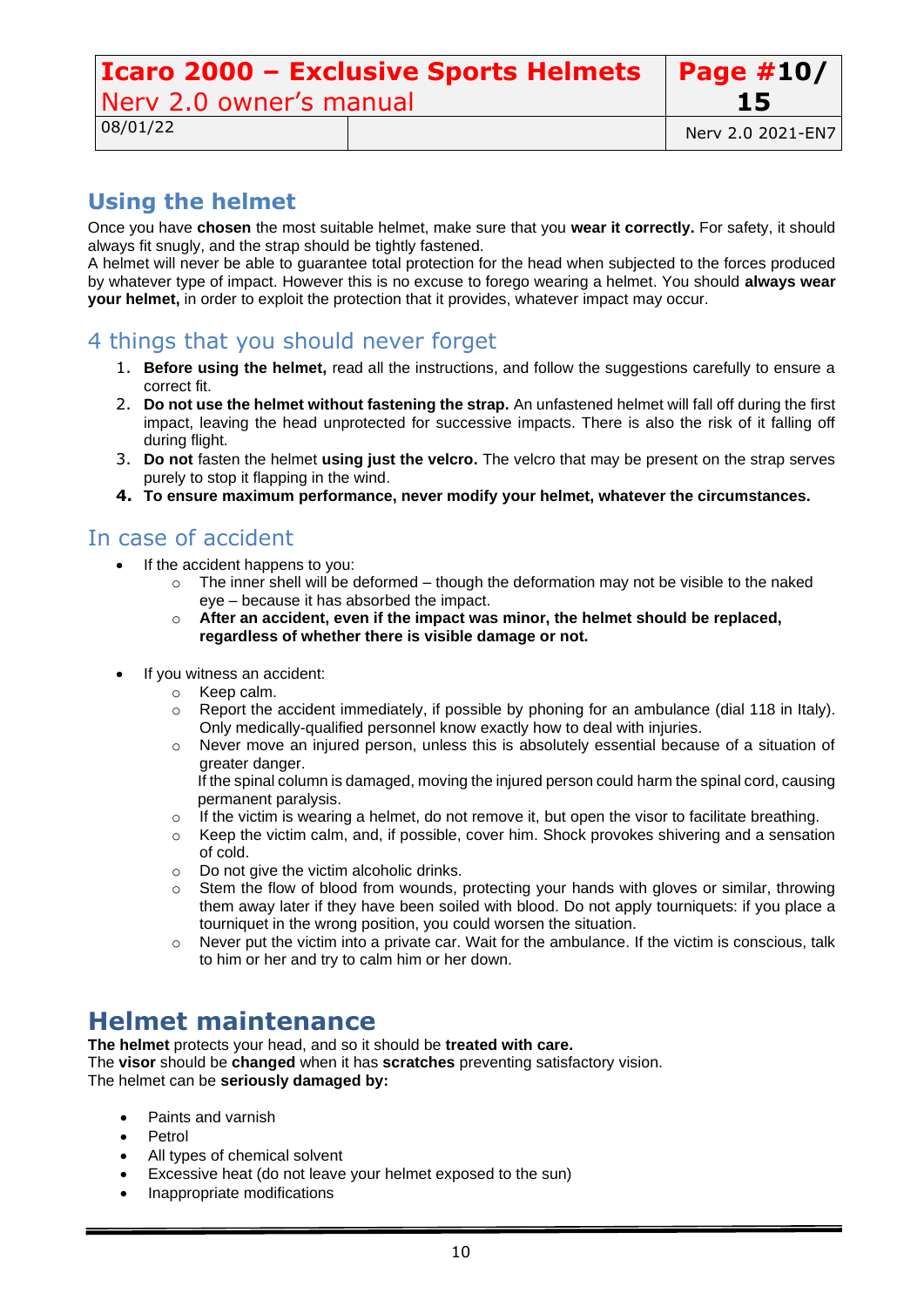| <b>Icaro 2000 - Exclusive Sports Helmets</b>   Page #11/ |  |                   |
|----------------------------------------------------------|--|-------------------|
| Nerv 2.0 owner's manual                                  |  | <b>15</b>         |
| 08/01/22                                                 |  | Nerv 2.0 2021-EN7 |

Scrupulously follow the instructions provided by the manufacturer.

If you think that the helmet that you have chosen is not right for the shape of your head, replace it… and this time choose more carefully!

A helmet does not have a fixed lifespan. However, it is a good rule to replace it after five years of correct use.

#### **Important!**

- **THE EXTERNAL SHELL OF THE HELMET SHOULD NEVER BE ALTERED IN ANY WAY.**
- **INTERNAL POLYSTYRENE PARTS SHOULD NEVER BE MODIFIED OR REMOVED.**
- **NEVER APPLY PETROL, DILUENTS, TOLUENE OR OTHER SOLVENTS OR CHEMICAL SUBSTANCES TO ANY PART OF THE HELMET.**

### <span id="page-10-0"></span>**Personalization**

### <span id="page-10-1"></span>Removal and reassembly of internal padding

**Important: do not use sharp or pointed tools such as screwdrivers, etc., unless absolutely necessary, in order to not to scratch or damage the helmet and its structural components**

Nerv 2.0 has a **comfort lining** that can be removed and re-installed in order to personalize the helmet's fit, or to wash the lining.



Nerv's 2.0 comfort lining, comprising a cap in **Coolmax**, is fixed to the polystyrene inner shell by means of a series of Velcro strips. It is easy to remove. Just ensure that you **detach the Velcro strips by holding and pulling the strips themselves. Don't just pull the inner cap out from the helmet**.

#### **Reassembly**

To reassemble the lining, reverse the removal sequence, ensuring that the Coolmax cap is positioned centrally and symmetrically.

When you are sure that the cap is in the correct position inside the helmet, press firmly over the Velcro fastening strips in order to fasten the lining.

### <span id="page-10-2"></span>Ear covers

Nerv 2.0's ear covers are **soft** and easily removable. They are important in **completing the protection** offered by the helmet, and **we recommend always using them**. If you use the optional roll bar, you will have to change the ear pads.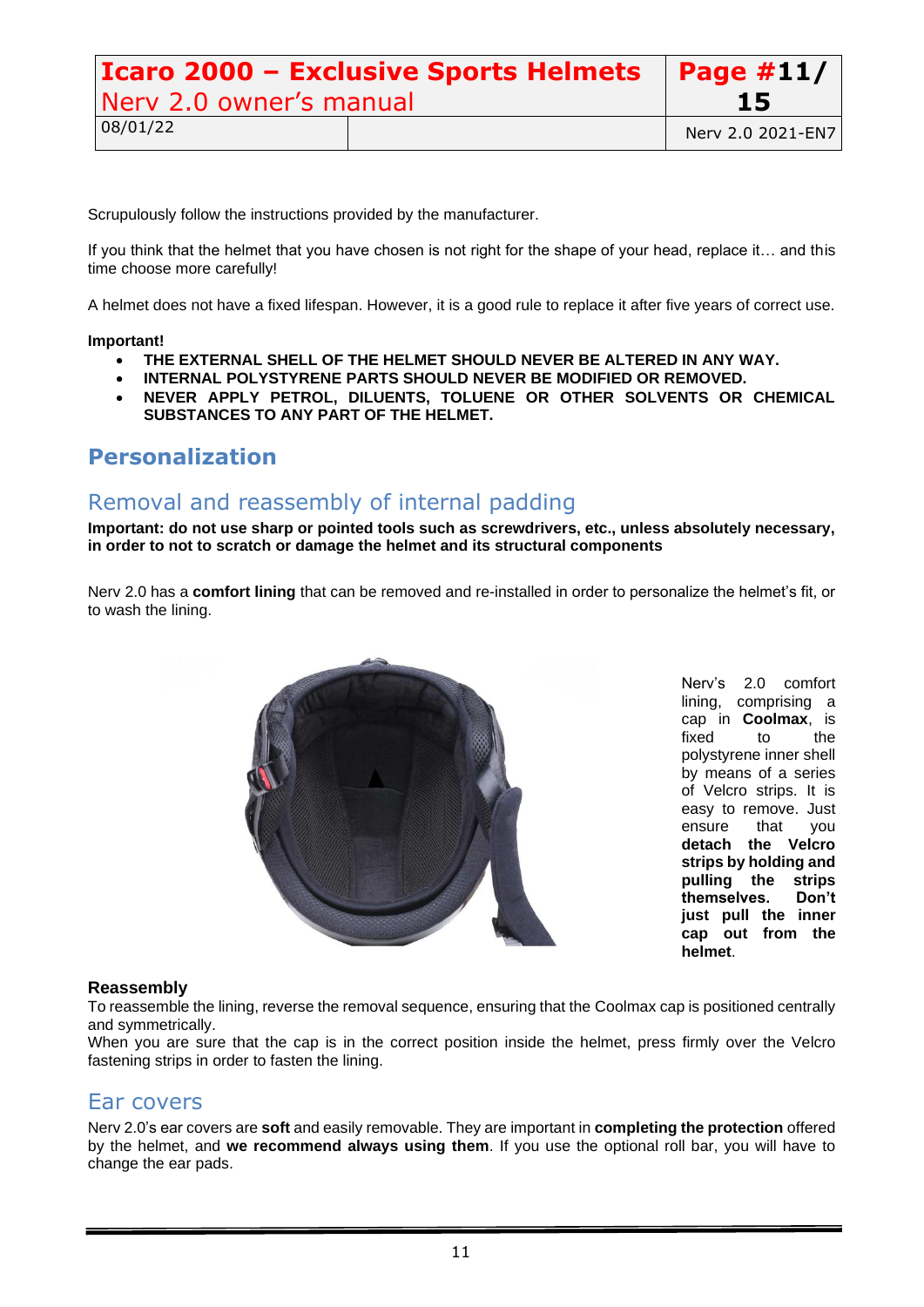#### **Icaro 2000 – Exclusive Sports Helmets** Nerv 2.0 owner's manual **Page #12/ 15**

08/01/22 **Nerv 2.0 2021-EN7** 

### <span id="page-11-0"></span>How to remove the ear covers

Removing the ear covers is a **quick and simple operation**.

- Place the helmet onto a table offering firm support.
- Pull the webbing chinstraps up through the loop on the ear cover.
- Using one hand, gently lift the flap in glossy black polycarbonate to which the ear cover is attached by means of the two tabs
- Using the other hand, pull on the ear cover, thus releasing the tabs.

**To reassemble**, follow the inverse procedure.



# <span id="page-11-1"></span>Rollbar installation and removal

We recommend purchasing **Nerv 2.0 complete with rollbar** for the **extra protection** it provides. If you wish to add the rollbar to your Nerv 2.0 helmet, you can order it direct from Icaro 2000 or from our network of distributors worldwide. Please bear in mind that the ear covers also have to be replaced in this case.

The rollbar is supplied already fixed to the respective ear covers. So it can be installed simply by fastening the ear covers to the helmet, as described above.

# <span id="page-11-2"></span>Visor installation and removal

The visor can be removed if it has to be cleaned thoroughly or replaced, or if you have purchased a new visor for your Nerv 2.0 helmet.

**Important**: when fitting and removing the visor, be careful not to scratch the surface of the helmet or visor with a screwdriver or other sharp or abrasive objects.

Don't touch a mirror-finish visor with your hands, because it may be opacified by the acid contained in perspiration. Don't touch the inner surface of a visor with anti-fog coating (see below for more details).

### **Adding a visor to a Nerv helmet:**

The visor is supplied with the two screws and separators needed for assembly.

#### **Removal of the visor**

- Place the helmet onto a table, ensuring that it is entirely stable, and lower the visor into its position of normal use.
- Unscrew the two lateral fixing screws. When the first screw has almost been completely unscrewed, be careful not to lose the rubber O-ring, positioned inside the aluminium, and the Mylar washers between the visor and the outer shell.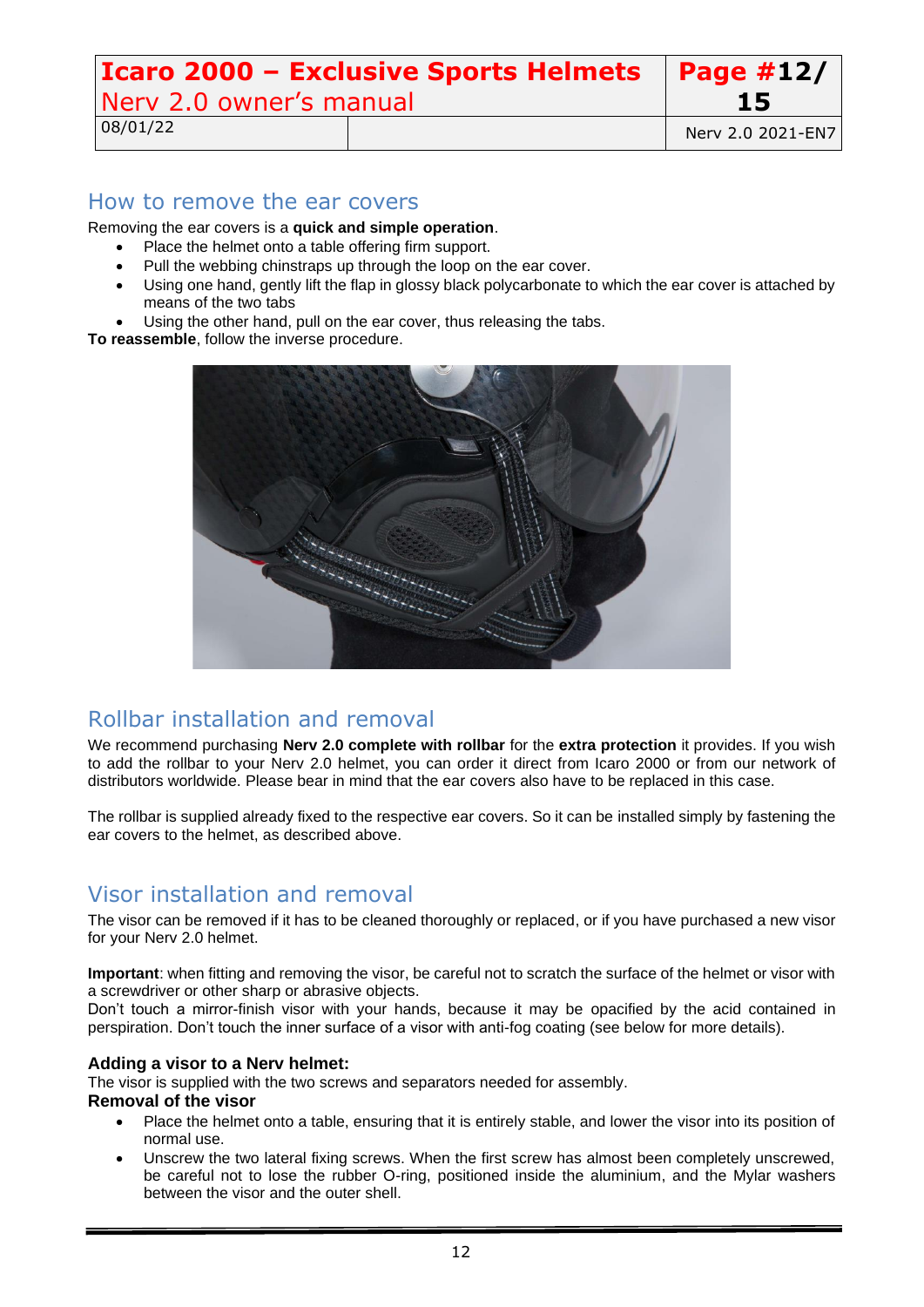| <b>Icaro 2000 - Exclusive Sports Helmets</b>   Page #13/ |  |                   |
|----------------------------------------------------------|--|-------------------|
| Nery 2.0 owner's manual                                  |  | 15                |
| 08/01/22                                                 |  | Nerv 2.0 2021-EN7 |

- If you decide to fly without a visor, remove all the elements that are not part of the outer shell, and cover the threaded bushes in the shell using the stickers provided.
- It may be necessary to periodically replace the rubber O-rings in order to guarantee the correct damping of visor closure

#### **Fixing the visor to the helmet**

On each side of the outer shell, there is a single hole with a threaded bush.

- Place the rubber O-ring into the circular housing on the aluminium washer.
- Then place the aluminium washer with the O-ring into one of the holes on the side of the visor.
- Insert the screw into the aluminium washer and then position the Mylar washer on the inside of the visor.
- Holding the washers and the screw in their correct position in the hole in the visor, position the screw into the threaded bush on the helmet, and screw it in using the appropriate hex key.
- <span id="page-12-0"></span>• Follow the same procedure for the other side of the helmet.

# **Cleaning**

### <span id="page-12-1"></span>External shell

• Remove the visor, ear covers and other accessories. Use **only a damp microfibre cloth** for cleaning. If the external shell is soiled with mud, insects etc., soak a microfibre cloth with warm water, wring out excess water, place on the helmet and leave for a few minutes. This will loosen the grime. Use damp microfibre cloths to gently clean the outer surface of the helmet. Dry with a dry microfibre cloth. **Do not use solvents, chemicals or petroleum-based products** which may cause damage to the helmet's structure.

### <span id="page-12-2"></span>Internal parts

#### **Interior polystyrene**

- Use **only a damp cloth**.
- Leave to dry at room temperature, protected from direct sunlight.

#### **Comfort lining**

- Hand-wash carefully, using just water at maximum 30° C and **neutral soap.**
- Rinse in cold water.
- Leave to dry at room temperature, protected from direct sunlight.

# <span id="page-12-3"></span>Care for visors with anti-fog coating

The **inner surface** of a **visor with anti-fog coating** is slightly sticky to touch, and this is normal, a characteristic of the anti-fog coating. The **coating should not be rubbed off** or treated with any solvent or other substances. Handle the helmet with care, and try not to touch the visor's inner surface. When you are not using your helmet, don't place sundry items such as gloves, radio etc. inside the helmet. Don't place the helmet on the ground in such a way that the visor could come into contact with dusty surfaces, grass or other plants. When you are not using the helmet, store it in the helmet bag provided.

### <span id="page-12-4"></span>How to clean a visor with anti-fog coating

#### **Do not attempt to clean the inside of the visor by rubbing with any type of cloth.**

Remove the visor from the helmet as described above. Prepare a **basin of warm water** with **one drop of washing up liquid** mixed into it. Holding the visor by its edges, place it into the water and move it about gently for less than one minute. Remove from the water, place on a surface and leave it to air dry. **Do not use a cloth or towel to wipe the inside of the visor**. Once the visor is dry, its **outer surface** can be wiped with a dry microfibre cloth. Never wipe the inner surface. No sprays, chemical or liquids should be used.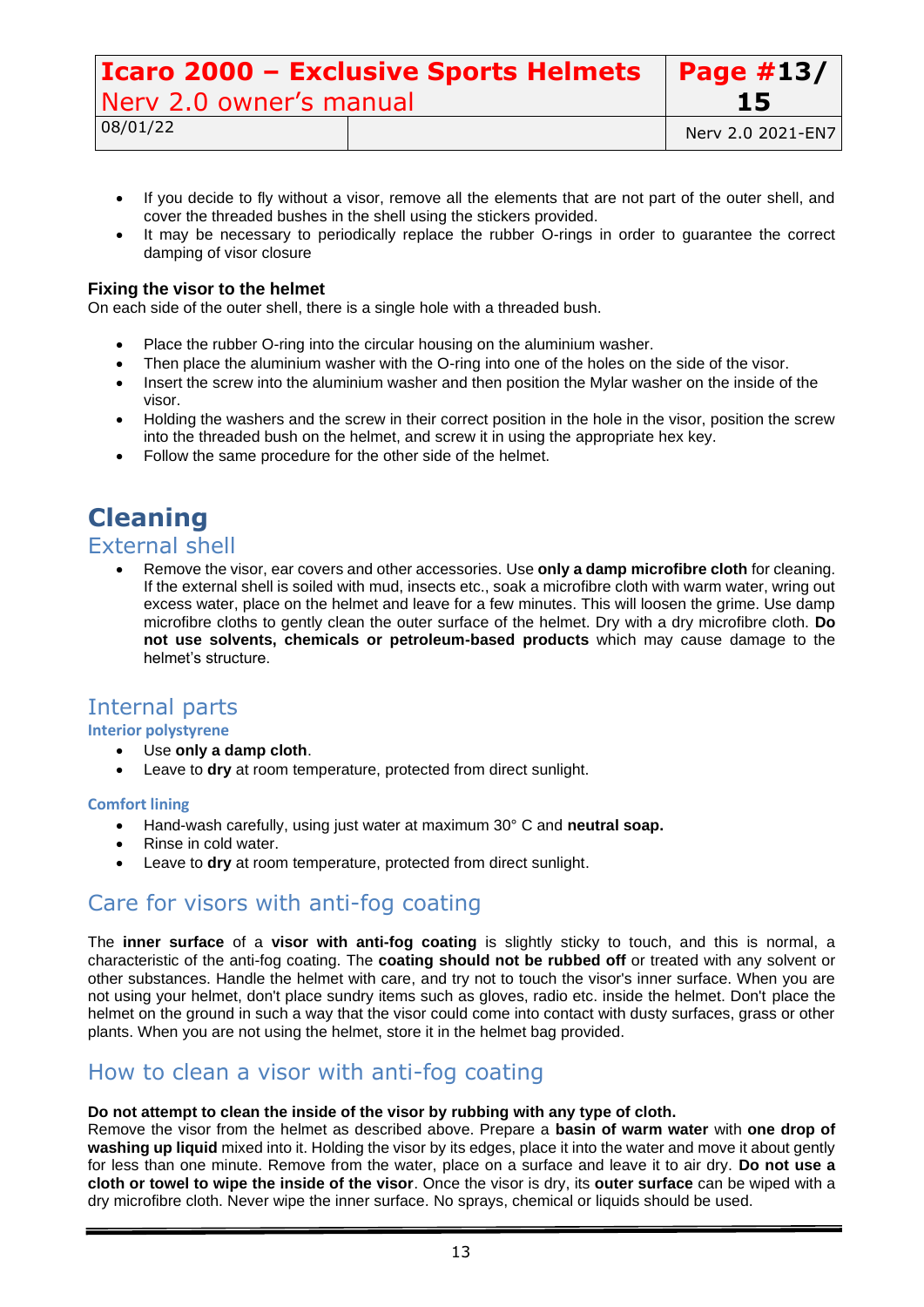# **Icaro 2000 – Exclusive Sports Helmets** Nerv 2.0 owner's manual

**Page #14/**

# <span id="page-13-0"></span>**Important information**

Pilots who are used to flying with just sunglasses or even with no eye protection at all **may take a few flights to get accustomed to the visor.** If you don't feel comfortable with the visor to start with, just lower and raise the visor during your first flights with the helmet until you get used to it.

In conditions of high humidity and/or large temperature excursions, the visor may fog. On such occasions you will immediately appreciate the difference between flying with sunglasses and with a visor: in the latter case, you just have to open the visor slightly to obtain the complete clearance of any fogging.

A helmet with a visor produces a different air sound, and it makes it easier to hear your flight instrument. If you rotate your head into a lateral position, the detachment of the airflow from the visor could give rise to anomalous sounds (the jet effect), which disappear immediately after the normal flight position has been resumed.

- Never fly without a helmet
	- o Your life is too precious to risk losing it just because you have forgotten something.
- Use only a helmet with EN certification
	- $\circ$  European EN certification was developed specifically for various activities in order to offer the best possible protection
	- $\circ$  All our helmets are constructed in accordance with the regulations contained in the respective EN standard
	- o Never trust a helmet that has no label guaranteeing EN certification
- We recommend the use of a full-face helmet
	- o A full-face helmet offers improved protection in every situation.
- Never modify your helmet for whatever reason
	- o Modifications could reduce the level of protection, and could annul the helmet's certification.
- Never use headphones under the helmet
	- $\circ$  Any rigid components placed inside the helmet, between polystyrene lining and the head, could become percussive and damaging elements.
- Always ensure that the chin strap is tightly fastened
	- o If you keep your helmet in the rucsac, don't sit on it.
	- o Ensure that the helmet never falls to the ground or the floor.
	- o Handle the helmet and visor with great care at all times.
	- $\circ$  After an accident, even when the impact is minimal, the helmet should be replaced, regardless of whether there is any visible damage or not.

### • Helmets and action cameras

Many pilots mount an action camera onto their helmets in order to record their adventures. It is important to remember that **any object projecting for more than 5 mm above the level of the outer shell annuls the helmet's certification**, just as for any other modification that is not specified in the user manual. The reason for this is that an object mounted onto the external shell could become a percussive element that concentrates a percussive force onto a small area. Therefore, it is potentially dangerous and reduces the level of protection that the helmet can provide. Considering that even the most compact action camera projects at least 30/40 mm from the helmet's outer shell, there is no doubt that a helmet equipped with this sort of device can no longer be considered as compliant with its respective certification. For this reason, because we at **Icaro2000** wish to offer the highest possible level of protection for our customers, we recommend **not fitting action cameras** or other devices onto the outer shell of a helmet.

### **Icaro 2000 wishes you happy and safe flying.**